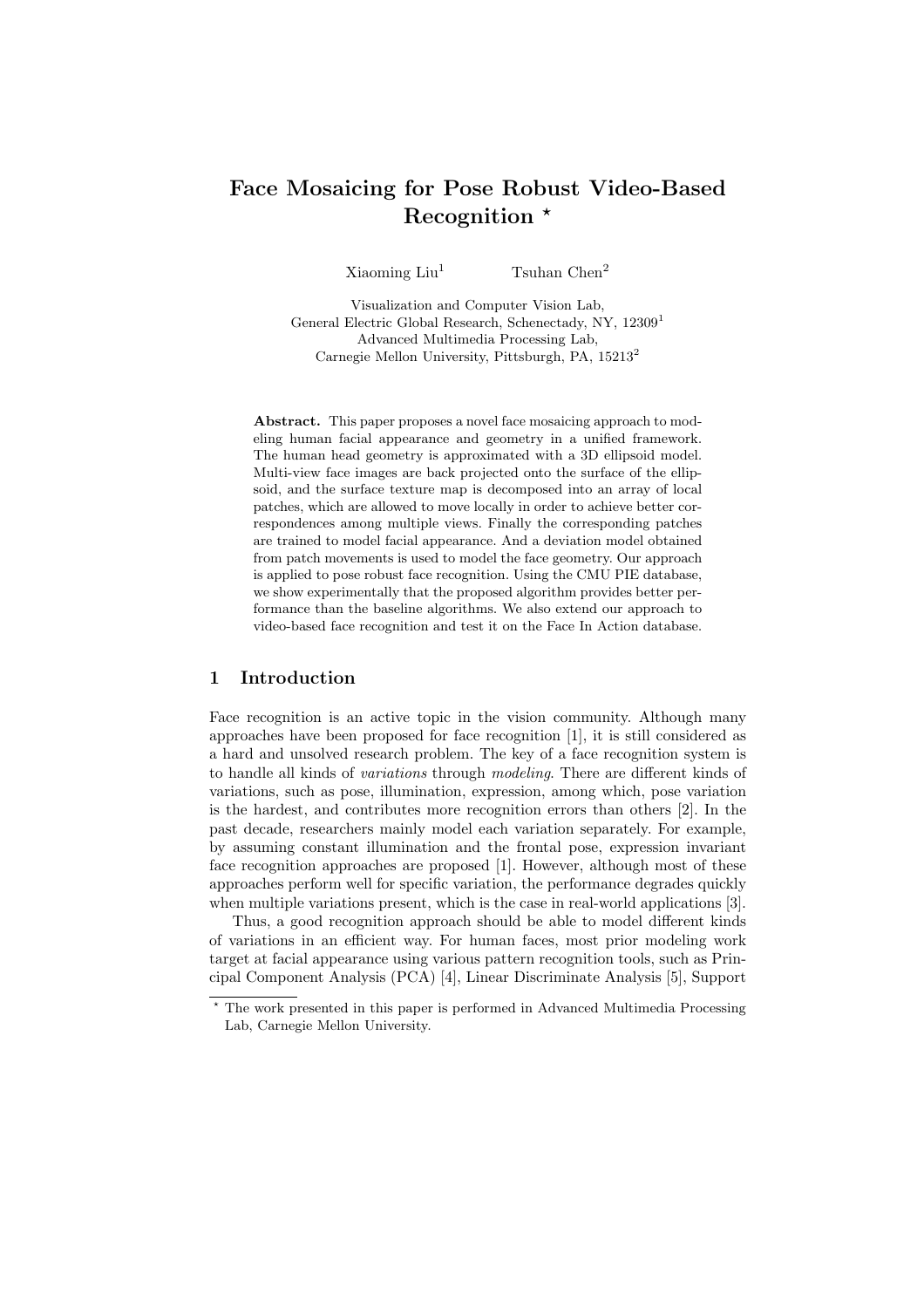

Fig. 1. Geometric mapping Fig. 2. Up to 25 labeled facial features.

Vector Machine [5]. On the other hand, except for the 3D face recognition, the human face geometry/shape is mostly overlooked in face recognition. We believe that, similar to the facial appearance, the face geometry is also a unique characteristic of human being. Face recognition can benefit if we can properly model the face geometry, especially when pose variation is presented.

This paper proposes a face mosaicing approach to modeling both the facial appearance and geometry, and applies it to face recognition. This paper extends the idea introduced in [6, 7] by approximating the human head with a 3D ellipsoid. As shown in Fig. 1, an arbitrary view face image can be back projected onto the surface of the 3D ellipsoid, and results in a texture map. In multi-view facial images based modeling, combining multiple texture maps is conducted, where the same facial feature, such as the mouth's corner, from multiple maps might not correspond to the same coordinate on the texture map. Hence the blurring effect, which is normally not a good property for modeling, is observed.

To reduce such blurring, the texture map is decomposed into a set of local patches. Patches from multi-view images are allowed to move locally for achieving better correspondences. Since the amount of movement indicates how much the actual head geometry deviates from the ellipsoid, a deviation model trained from patch movements models the face geometry. Also the corresponding patches are trained to model facial appearance. Our mosaic model is composed of both models together with a probabilistic model  $P_d$  that learns the statistical distribution of the distance measure between the test patch and the patch model [8].

Our face mosaicing approach makes a number of contributions. First, as the hardest variation, pose variation is handled naturally by mapping images from different view-angles to form the mosaic model, whose mean image can be treated as a compact representation of faces under various view-angles. Second, all other variations that could not be modeled by the mean image, for example, illumination and expression, are taken care of by a number of eigenvectors. Therefore, instead of modeling only one type of variation, as done in conventional methods, our method models all possible appearance variations under one framework. Third, a simple geometrical assumption has the problem since the head geometry is not truly an ellipsoid. This is taken care of by training a geometric deviation model, which results in better correspondences across multiple views.

There are many prior work on face modeling [9, 10]. Among them, Blanz and Vetter's approach [9] is one of the most sophisticated that applied to face recognition as well, where two subspace models are trained for facial texture and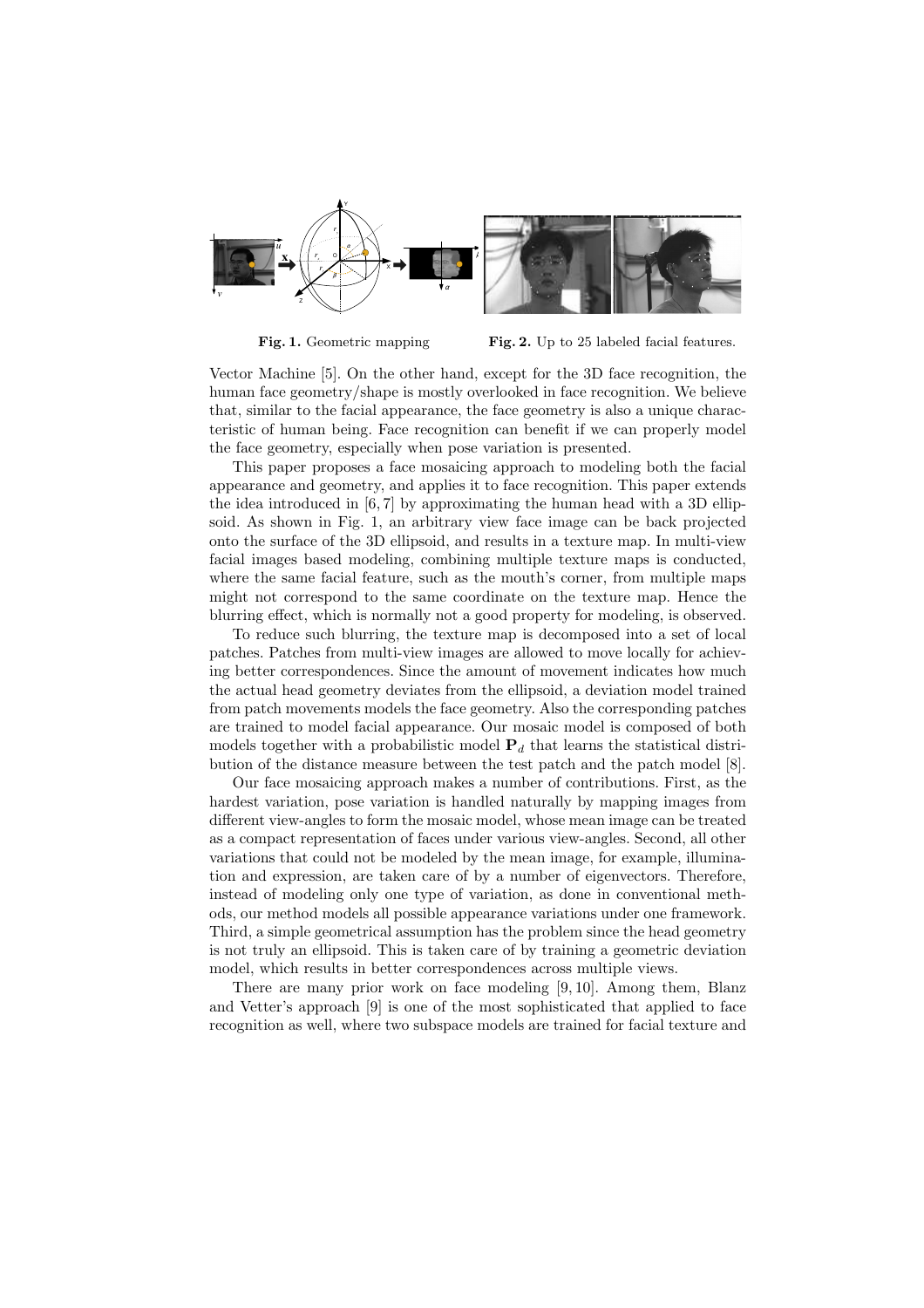shape respectively. Given a test image, they fit the new image with two models by tuning the models' coefficients, which are eventually used for recognition. Intuitively better modeling leads to better recognition performance. However, a more sophisticated modeling also makes model fitting to be too difficult. For example, both training and test images are manually labeled with 6 to 8 feature points [9]. On the other hand, we believe that, unlike the rendering applications in computer graphics, we might not need a very sophisticated geometric model for recognition applications. The benefit with a simpler face model is that model fitting tends to be easier and automatic, which is the goal of our approach.

## 2 Modeling the Geometric Deviation

To reduce the blurring issue in combining multiple texture maps, we obtain a better facial feature alignment by relying on the landmark points. For the model training, it is reasonable to manually label such landmark points.

Given K multi-view training facial images,  $\{f_k\}$ , firstly we label the position of facial feature points. As shown in Fig. 2, 25 facial feature points are labeled. For each training image, only a subset of the 25 points is labeled according to their visibility. We call these points as key points.

Second, we generate the texture map  $s^k$  from each training image, and compute key points' corresponding coordinates  $\mathbf{b}_k^i (1 \leq i \leq 25)$  in the texture map  $s<sup>k</sup>$ , as shown in Fig. 3. Furthermore, we would like to find the coordinate on the mosaic model where all corresponding key points deviate to. Ideally if the human head is a perfect 3D ellipsoid, the same key point  $\mathbf{b}_k^i (1 \leq k \leq K)$  from multiple training texture maps should exactly correspond to the same coordinate. However, due to the fact that the human head is not a perfect ellipsoid, these key points deviate from each other. The amount of deviation is an indication of the geometrical difference between the actual head geometry and the ellipsoid.

Third, we compute the averaged positions  $\mathbf{b}_k^i (1 \leq k \leq K)$  of all visible key points  $\mathbf{b}^i$  that correspond to the same facial feature. We treat this averaging, shown in the  $3^{rd}$  row of Fig. 3, as the target position in the final mosaic model where all corresponding key points should move toward. Since our resulting mosaic model is composed of an array of local patches, each one of the 25 averaged key points falls into one particular patch, namely key patch.

Fourth, for each texture map, we take the difference between the positions of key point  $\mathbf{b}_k^i$  and that of the averaged key point  $\mathbf{b}^i$  as the key patch's deviation flow (DF) that describes which patch from each texture map should move toward that key patch in the mosaic model. However, there are also non-key patches in the mosaic model. As shown in Fig. 4, we represent the mosaic model as a set of triangles, whose vertexes are the key patches. Since each non-key patch falls into at least one triangle, its DF is interpolated by the key patch's DF.

For each training texture map, its geometric deviation is a 2D vector map  $\mathbf{v}^k$ , whose dimension equals to the number of patches in vertical and horizontal directions, and each element is one patch's DF. Note that for any training texture map, some elements in  $v^k$  are considered missing. Finally the deviation model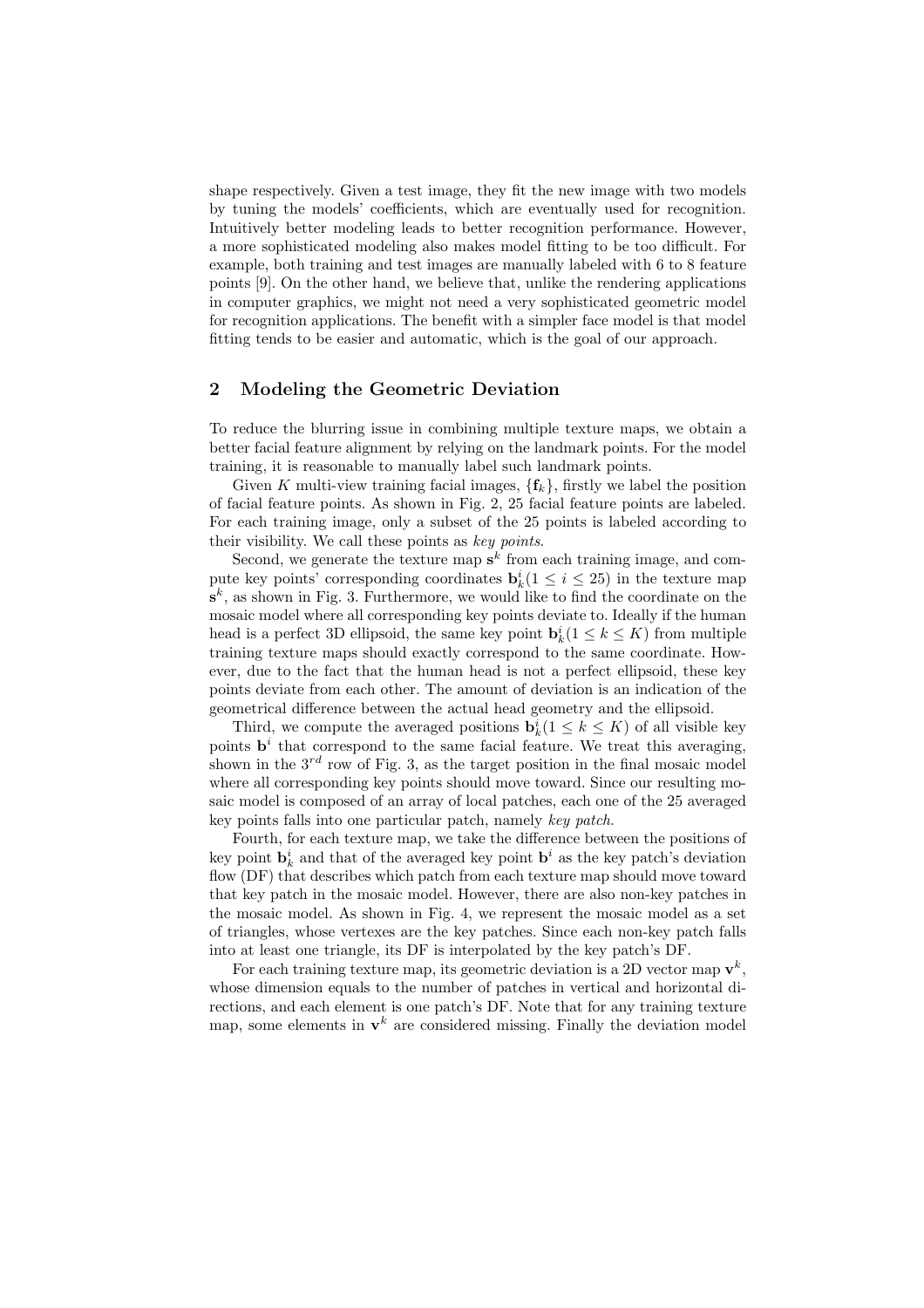

Fig. 3. Averaging key points: the position Fig. 4. Computation of patch's DF: each of key points in the training texture maps non-key patch falls into at least one tri- $(2^{nd}$  row), which correspond to the same angle; the deviation of a non-key patch is facial feature are averaged and result in interpolated by the key patch deviation of the position in the final model  $(3^{rd}$  row). one triangle.

 $\theta = {\bf g, u}$  is learned from the geometric deviation  ${\bf v}^k$  of all training texture maps using the robust PCA [11], where  $g$  and  $u$  are the mean and eigenvectors respectively. Essentially this linear model describes all possible geometric deviation of any view angle for this particular subject's face.

## 3 Modeling the Appearance

After modeling the geometric deviation, we need to build an appearance model, which describes the facial appearance for all poses. On the left hand side of Fig. 5, there are two pairs of training texture maps  $s^k$  and their corresponding geometric deviation  $\mathbf{v}^k$ . The resulting appearance model  $\Pi = \{\mathbf{m}, \mathbf{V}\}\$  with one mean and two eigenvectors are shown on the right hand side. This appearance model is composed of an array of eigenspaces, where each is devoted to modeling the appearance of the local patch indexed by  $(i, j)$ . In order to train one eigenspace for one particular patch, the key issue is to collect one corresponding patch from each training texture map  $s^k$ , where the correspondence is specified by the geometric deviation  $\mathbf{v}_{i,j}^k$ . For example, the summation of  $\mathbf{v}_{i,j}^1$  and (40,83) determines the center of corresponding patch,  $\mathbf{v}_{i,j}^1$ , in the texture map  $\mathbf{s}^1$ . Using the same procedure, we find the corresponding patches  $\mathbf{s}_{i,j}^k (2 \leq k \leq K)$  from all other texture maps. Note some of  $s_{i,j}^k$  might be considered as missing patches. Finally the set of corresponding patches are used to train a statistical model  $\Pi_{i,j}$ via PCA. We call the array of PCA models as the patch-PCA mosaic. Modeling via PCA is popular when the number of training samples is large.

However, when the number of training samples is small, such as the training of an individual mosaic model with only a few samples, it might not be suitable to train one PCA model for each patch. Instead we would rather train a universal PCA model based on all corresponding patches of all training texture maps, and keep the coefficient of these patches in the universal PCA model as well. This is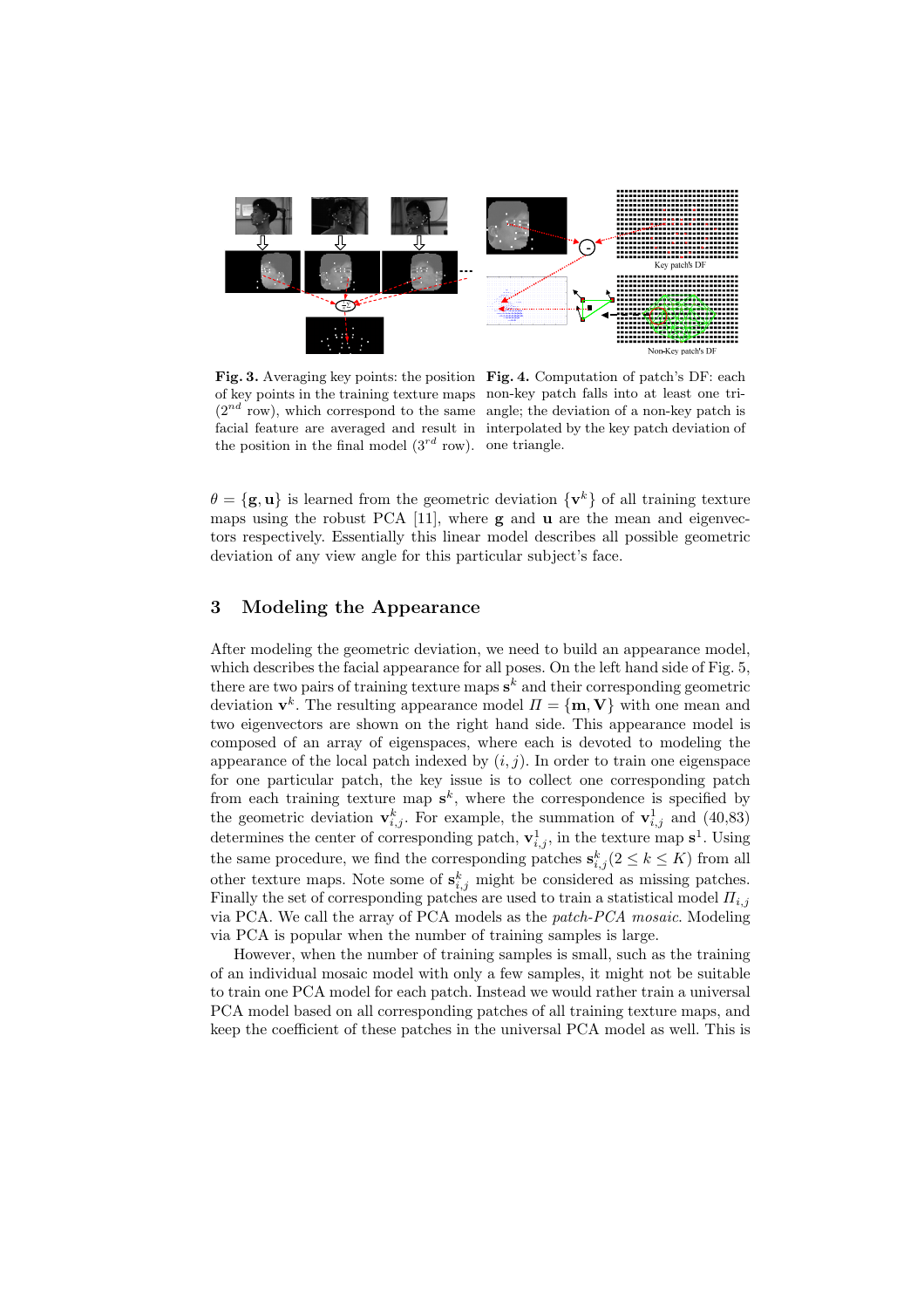

Fig. 5. Appearance modeling: the deviation indicates the corresponding patch for each of training texture maps; all corresponding patches are treated as samples for PCA.

Fig. 6. The mean images of two mosaic models without geometric deviation (top) and with geometric deviation (bottom).

called the global-PCA mosaic. Note that the patch-PCA mosaic and the global-PCA mosaic only differ in how the corresponding patches across training texture maps are utilized to form a model, depending on the availability of training data in different application scenarios.

Eventually the statistical mosaic model includes the appearance model  $\Pi$ , the geometric deviation model  $\theta$  and the probabilistic model  $P_d$ . We consider that the geometric deviation model plays a key role in training the mosaic model. For example, Fig. 6 shows the mean images of two mosaic models trained with the same set of images from 10 subjects. It is obvious that the mean image on the bottom is much less blurring and captures more useful information about facial appearance. Note that this mean image covers much larger facial area comparing to the up-right illustration of Fig. 5 since extrapolation is performed while computing the geometric deviations of non-key patches.

## 4 Face Recognition using the Statistical Mosaic Model

Given  $L$  subjects with  $K$  training images per subject, an individual statistical mosaic model is trained for each subject. For simplicity, let us assume we have enough training samples and obtain the patch-PCA mosaic for each subject. We will discuss the case of the global-PCA mosaic in the end of this section. We now introduce how to utilize this model for pose robust face recognition.

As shown in Fig. 7, given one test image, we generate its texture map by using the universal mosaic model, which is trained from multi-view images of many subjects. Then we measure the distance between the test texture map and each of the trained individual mosaic model, namely the map-to-model distance. Note that the appearance model is composed of an array of patch models, which is called the reference patch. Hence, the map-to-model distance equals to the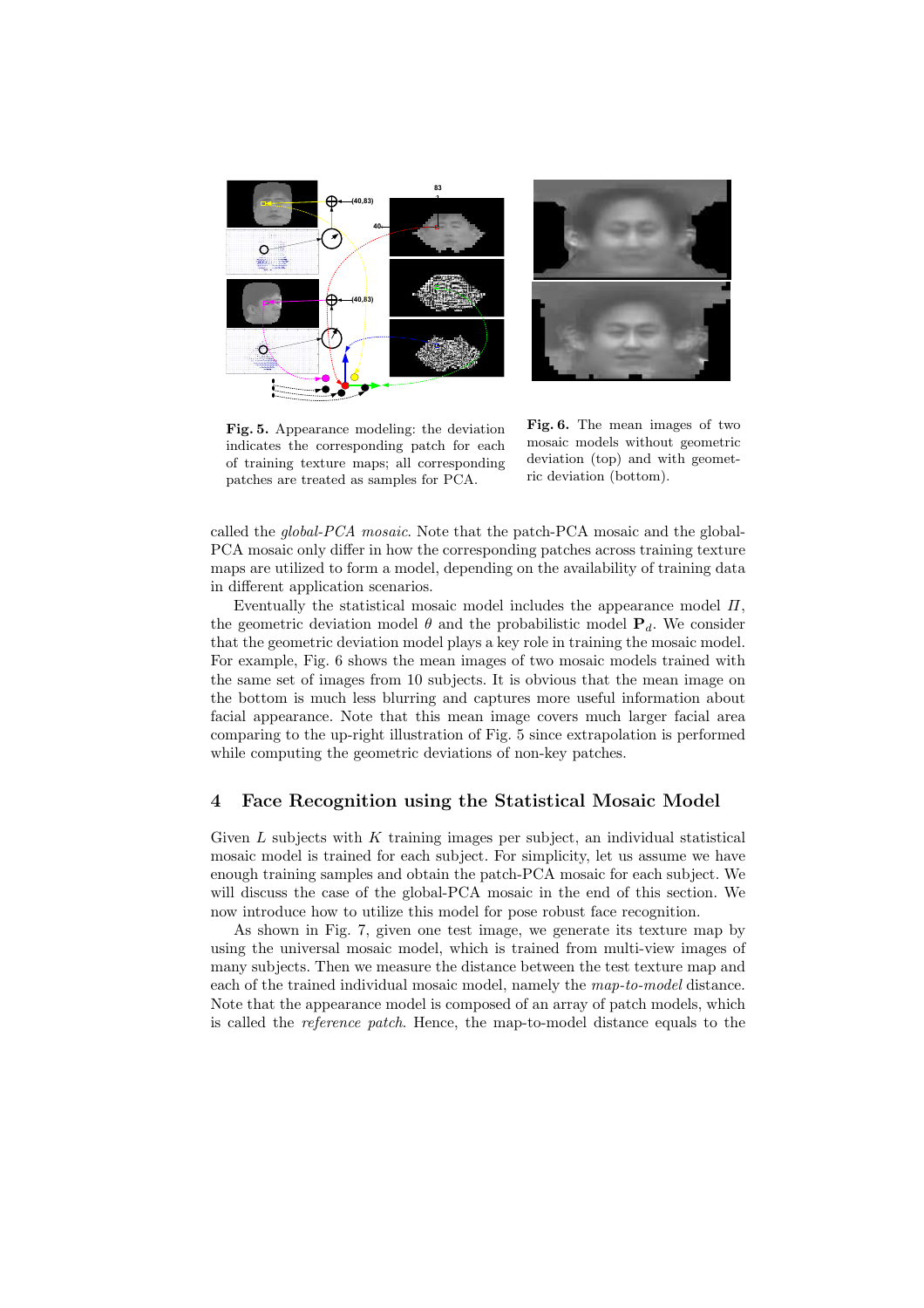summation of the map-to-patch distances. That is, for each reference patch, we find its corresponding patch from the test texture map, and compute its distance to the reference patch.

Since we have been deviating corresponding patches during the training stage, we should do the same while looking for the corresponding patch in the test stage. One simple approach is to search for the best corresponding patch for the reference patch within a search window. However, this does not impose any constraint on the deviation of neighboring reference patches. To solve this issue, we make use of the deviation model that was trained before.

As shown in Fig. 7, if we randomly sample one coefficient in the deviation model, the linear combination of this coefficient describes the geometric deviation for all reference patches. Hence, the key is to find the coefficients that provide the optimal matching between the test texture map and the model. In this paper, we adopt a simple sequential searching scheme to achieve this. That is, in a Kdimensional deviation model, uniformly sample multiple coefficients along the  $1<sup>st</sup>$  dimension while the coefficients for other dimensions are zero, and determine one of them which results in the maximal similarity between this test texture map and the model. The range of sampling is bounded by the coefficients of training geometric deviations. Then we perform the same searching along the  $2^{nd}$  dimension while fixing the optimal value for the  $1^{st}$  dimension and zero for all other dimensions. The searching is finished until the  $K^{th}$  dimension. Basically our approach enforces the geometric deviation of neighboring patches to follow certain constraint, which is described by the bases of the deviation model.

For each sampled coefficient, the reconstructed 2D geometric deviation (in the bottom-left of Fig. 7) indicates where to find the corresponding patches in the test texture map. Then the residue between the corresponding patch and the reference patch model is computed, which is further feed into the probabilistic model [8]. Finally the probabilistic measurement tells how likely this corresponding patch belongs to the same subject as the reference patch. By doing the same operation for all other reference patches and averaging all patch-based probabilistic measurements, we obtain the similarity between this test texture map and the model based on the current sampled coefficient. Finally the test image is recognized as the subject who provides the largest similarity.

Depending on the type of the mosaic model (the patch-PCA mosaic or the global-PCA mosaic), there are different ways of calculating the distance between the corresponding patch and the reference patch model. For the patch-PCA mosaic, the residue with respect to the reference patch model is used as the distance measure. For the global-PCA mosaic, since one reference patch model is represented by a number of coefficients, the distance measure is defined as the nearest neighbor of the corresponding patch among all these coefficients.

#### 5 Video-based Face Recognition

There are two schemes for recognizing faces from video sequences: image-based recognition and video-based recognition. In image-based recognition, usually the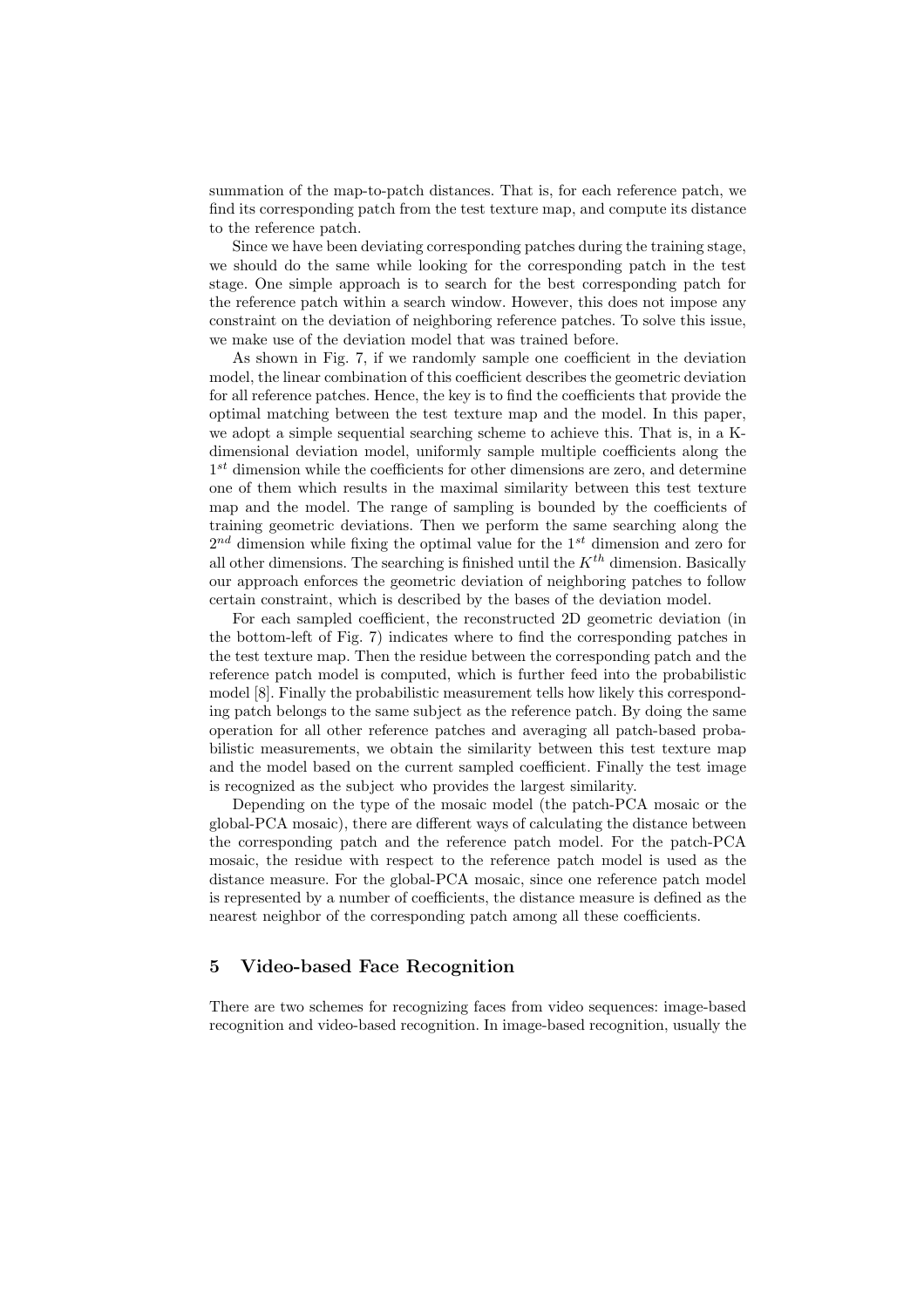

Fig. 7. The map-to-patch distance: the geometric deviation indicates the patch correspondence between the model and the texture map; the distance of corresponding patches are feed into the Bayesian framework to generate a probabilistic measurement.

face area is cropped before feeding to a recognition system. Thus image-based face recognition involves two *separate* tasks: face tracking and face recognition.

In our face mosaicing algorithm, given one video frame, the most important task is to generate a texture map and compare it with the mosaic model. Since the mapping parameter x, which is a 6-dimensional vector describing the 3D head location and orientation [7], contains all the information for generating the texture map, the face tracking is equivalent to estimating x, which can result in the maximal similarity between the texture map and the mosaic model. We use the condensation method  $[12]$  to estimate the mapping parameter  $x$ .

In image-based recognition, for a face database with  $L$  subjects, we build the individualized model for each subject, based on one or multiple training images. Given a test sequence and one specific model, a distance measurement is calculated for each frame by face tracking. Averaging of the distances over all frames provides the distance between the test sequence and one specific model. After the distances between the sequence and all models are calculated, comparing these distances provides the recognition result of this sequence.

In video-based face recognition, two tasks, face tracking and recognition, are usually performed simultaneously. Zhou et al. [13] propose a framework to combine the face tracking and recognition using the condensation method. They propagate a set of samples governed by two parameters: the mapping parameter and the subject ID. We adopt this framework in our experiments.

# 6 Experimental Results

We evaluate our algorithm on pose robust face recognition using the CMU PIE database [14]. We use half of the subjects (34 subjects) in PIE for training the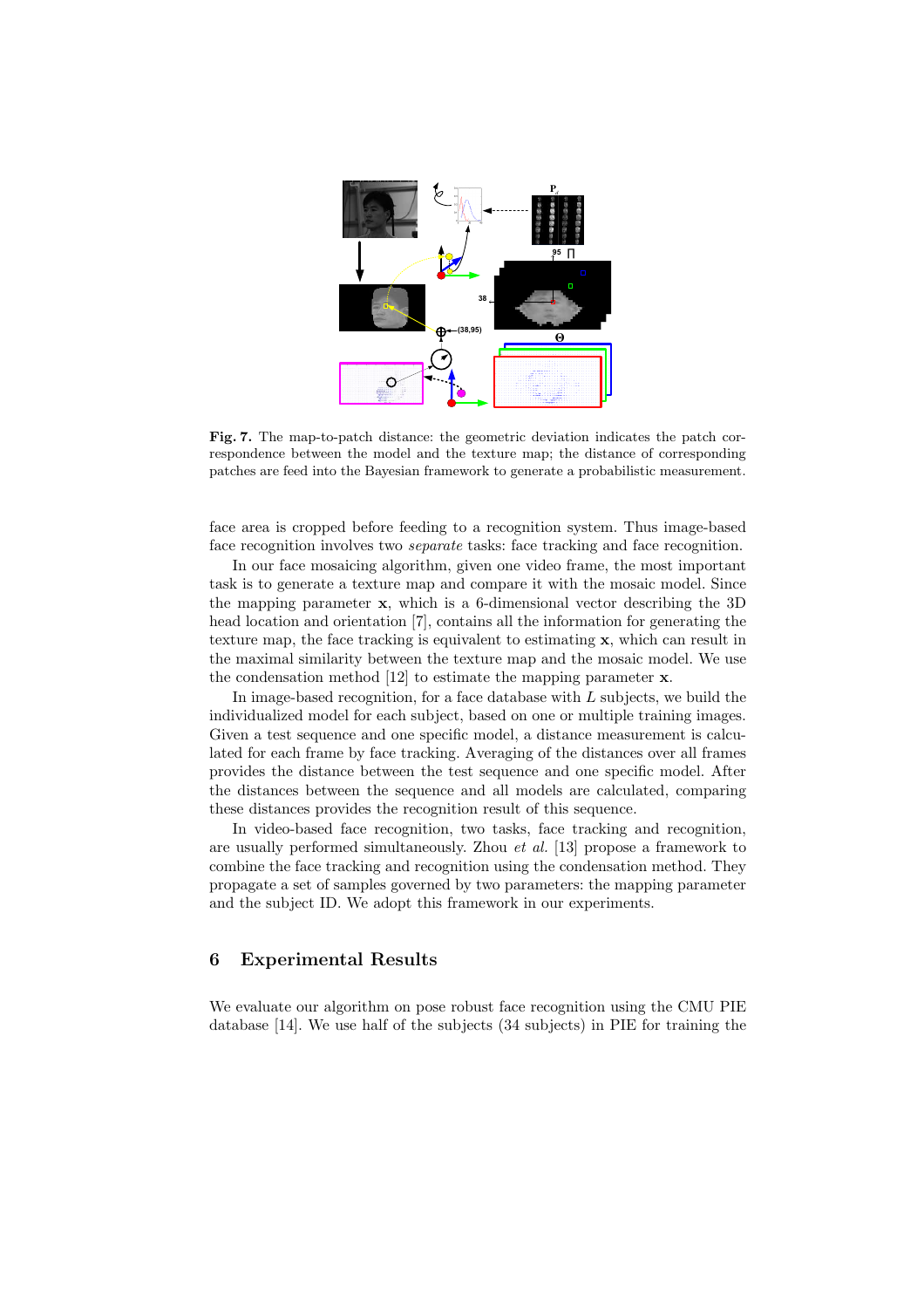

Fig. 8. (a) Sample Images of one subject from the PIE database. (b) Mean images of three individual mosaic models. (c) Recognition performances of four algorithms on the CMU PIE database based on three training images.

probabilistic model. The 9 pose images per subject from remaining 34 subjects are used for the recognition experiments.

Sample images and the pose labels from one subject in PIE are shown in Fig.  $8(a)$ . Three poses (c27, c14, c02) are used for the training, and the remaining 6 poses (c34, c11, c29, c05, c37, c22) are used for test using four algorithms. The first is the traditional eigenface approach [4]. We perform the manual cropping and normalization for both training and test images. We test with different number of eigenvectors and plot the one with the best recognition performance. The second is the eigen light-field algorithm [15] (one frontal training image per subject). The third algorithm is our face mosaic method without the modeling of geometric deviation, which essentially sets the mean and all eigenvectors of  $\theta = {\bf g, u}$  to be zero. The fourth algorithm is the face mosaic method with the modeling of geometric deviation. Since the number of training images is small, we train the global-PCA mosaic for each subject. Three eigenvectors are used in building the global-PCA subspace. Thus each reference patch from the training stage is represented as a 3-dimentional vector. For the face mosaic method, the patch size is  $4 \times 4$  pixels and the size of the texture map is  $90 \times 180$  pixels. For illustration purpose, we show the mean images of three subjects in Fig. 8(b). Fig. 8(c) shows the recognition rate of four algorithms for each specific pose.

Comparing among these four algorithms, both of our algorithms works better than the baseline algorithms. Obviously the mosaic approach provides a better way of registering multi-view images for an enhanced modeling, unlike the naive training procedure of the traditional eigenface approach. For our algorithms, the one with deviation modeling performs better than the one without deviation modeling. There are at least two benefits for the former. One is that a geometric model can be used in the test stage. The other is that as a result of deviation modeling, the patch-based appearance model also better captures the personal characteristic of the multi-view facial appearance in a non-blurred manner.

We perform video-based face recognition experiments based on the Face In Action (FIA) database [16], which mimics the "passport checking" scenario. Multiple cameras capture the whole process of a subject walking toward the desk, standing in front of the desk, making simple conversation and head motion,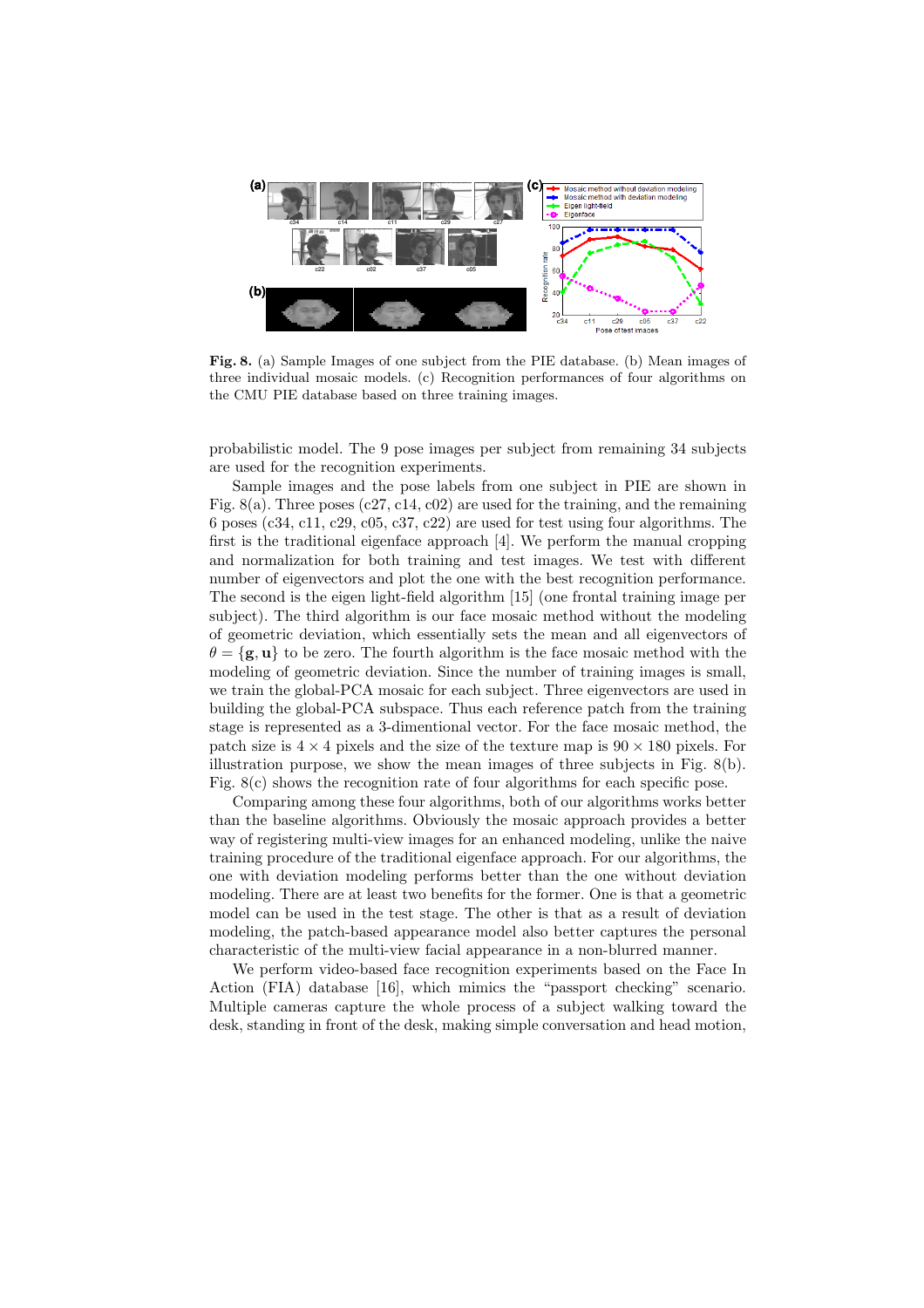

Fig. 9. (a) 9 training images from one subject in the FIA database. (b) The mean images of the individual models in two methods (left: Individual PCA, right: mosaicing).

|                                                                 | PCA Mosaic |
|-----------------------------------------------------------------|------------|
| $\boxed{\text{image-based method}}$ 17.24% 6.90%                |            |
| $\sqrt{\text{video-based method} \mid 8.97\% \mid 4.14\% \mid}$ |            |

Table 1. Recognition error rate of different algorithms.

and finally walking away from the desk. Six video sequences are captured from six calibrated cameras simultaneously for 20 seconds with 30 frames per second.

We use a subset of the FIA database containing 29 subjects, with 10 sequences per subject as the test sequences. Each sequence has 50 frames, and the first frame is labeled with the ground truth data. We use the individual PCA algorithm [17] with image-based recognition and the individual PCA with video-based recognition as the baseline algorithms. For both algorithms, 9 images per subject are used for training and the best performance is reported by trying different number of eigenvectors. Fig. 9(a) shows the 9 training images for one subject in the FIA database. The face location of training images is labeled manually, while that of the test images is based on the tracking results using our mosaic model. Face images are cropped to be  $64 \times 64$  pixels from video frames.

We test two options for our algorithms based on the same training set (9 images per subject). The first is to use the individual patch-PCA mosaic with image-based recognition, which uses the averaged distance between the frames to the mosaic model as the final distance measure. The second is to use the individual patch-PCA mosaic with video-based recognition, which uses the 2D condensation method to perform tracking and recognition. Fig. 9(b) illustrates the mean images in two methods. We can observe significant blurring effect in the mean image of the individual PCA model. On the other hand, the mean image of our individual patch-PCA mosaic model covers larger pose variation while keeping enough individual facial characteristics.

The comparison of recognition performance is shown in Table 1. Two observations can be made. First, given the same model, such as the PCA model or the mosaic model, video-based face recognition is better than image-based recognition. Second, the mosaic model works much better than the PCA model for pose-robust recognition.

#### 7 Conclusions

This paper presents an approach to building a statistical mosaic model by combining multi-view face images, and applies it to face recognition. Multi-view face